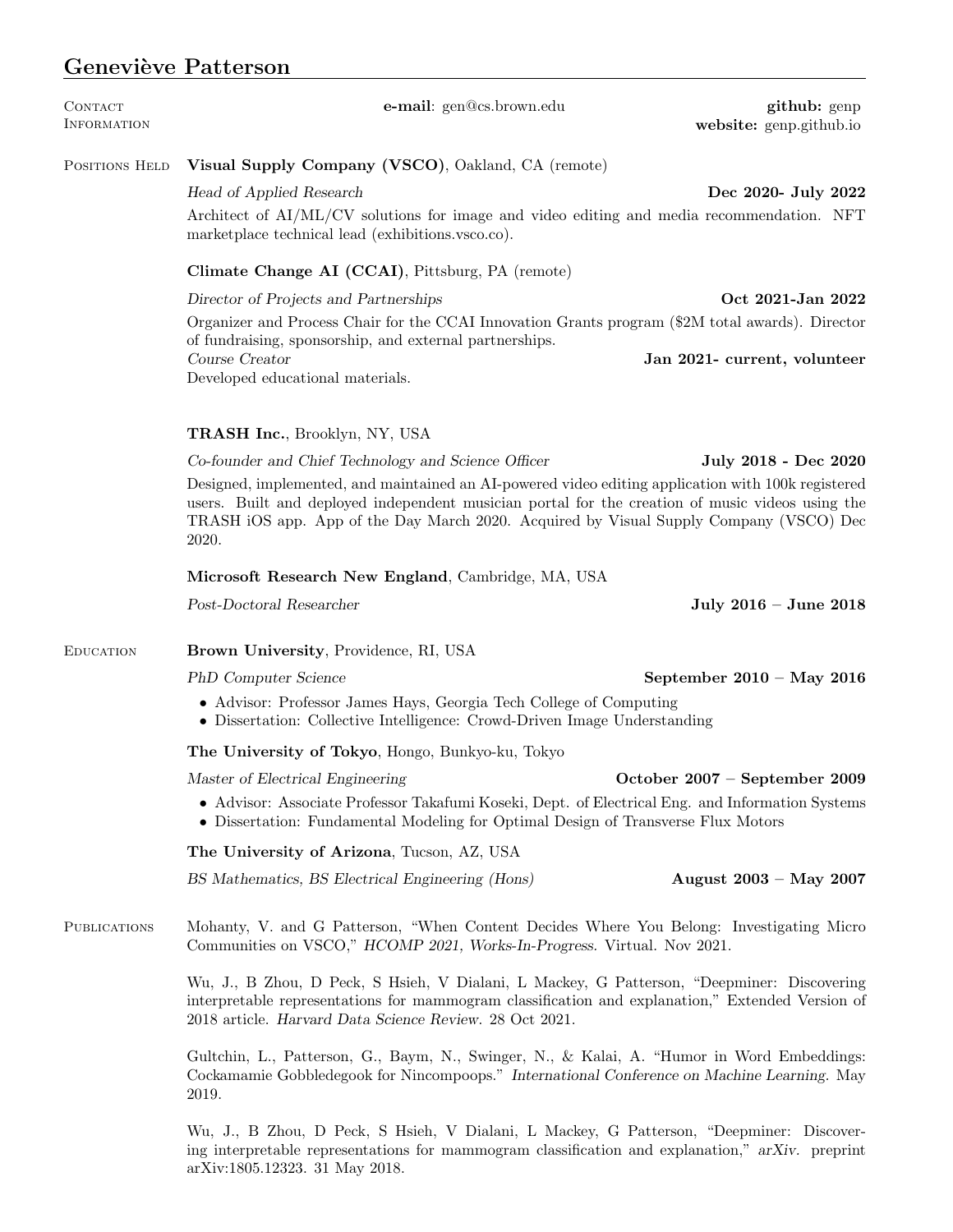Patterson, G., D. Greene, "How AI Sees Crime," IEEE Spectrum Magazine. 21 Nov 2018.

Peck, D., G. Patterson, L. Mackey, V. Syrgkanis, "Visualizing the differences in visual primitives used by CNNs and radiologists," SPIE Medical Imaging. Houston, TX, USA. February 2018.

Kaspar, A., G. Patterson, C. Kim, Y. Aksoy, M. A. Elgharib, W. Matusik. "Crowd-Guided Ensembles: How Can We Choreograph Crowd Workers for Video Segmentation?" CHI 2018. Montreal, Canada. April 2018.

Cashman, D., G. Patterson, A. Mosca, R. Chang, "RNNbow: Visualizing the Learning Process in Recurrent Neural Networks," VADL 2017: Workshop on Visual Analytics for Deep Learning, IEEE VIS 2017. Phoenix, AZ, USA. October 2017. Best Paper.

Patterson, G., J. Hays, "COCO Attributes: Attributes for People, Animals, and Objects," European Conference for Computer Vision (ECCV 2016). Amsterdam, The Netherlands. October 2016.

Lam, D., G. Patterson, "Kaizen: The Crowd Pathologist," HCOMP 2016, GroupSight workshop. Austin, TX USA. Oct 2016.

Patterson, G., G. Van Horn, J. Hays, S. Belongie, P. Perona, "Tropel: Crowdsourcing detectors with minimal training," Human Computation and Crowdsourcing (HCOMP 2015). San Diego, USA. Nov 2015. Best Paper Award Finalist.

Patterson, G., C. Xu, H. Su, J. Hays, "The SUN Attribute Database: Beyond Categories for Deeper Scene Understanding," International Journal of Computer Vision. May 2014, Volume 108, Issue 1-2, pp 59-81.

Patterson, G., G. Van Horn, S. Belongie, P. Perona, J. Hays, "Bootstrapping Fine Grained Classifiers: Active Learning with a Crowd in the Loop," NIPS 2013, Crowd workshop. Lake Tahoe, NV USA. Dec 5-10, 2013.

Patterson, G. T. Lin, J. Hays, "Using Humans to Build Mid-Level Features," CVPR 2013, Scene Understanding Workshop. Portland, OR USA. June 25-27, 2013.

Xiao, J., J. Hays, B. Russell, G. Patterson, K. Ehinger, A. Torralba, A. Oliva, "Basic level scene understanding: categories, attributes and structures," Frontiers in Psychology. August 2013.

Patterson, G., J. Hays, "SUN attribute database: Discovering, annotating, and recognizing scene attributes,"CVPR 2012. Providence, RI USA. June 16-21, 2012.

Patterson, G., J. Hays, "Building a Taxonomy of Attributes for Fine-Grained Scene Understanding," CVPR 2011, Fine Grained Computer Vision Workshop. Colorado Springs, USA. June 20-25, 2011.

Patterson, G., T. Koseki, Y. Aoyama, K. Sako, "Simple Modeling and Prototype Experiments for a New High-Thrust, Low-Speed Permanent Magnet Disk Motor," Proc. 12th International Conference on Electrical Machines and Systems, Tokyo, Japan. Nov 2009.

Patterson, G., T. Koseki, "Fundamental Modeling for Optimal Design of Transverse Flux Motors," The 2009 Annual Meeting of the IEE Japan, Vol. 5, pp.17-18, Sapporo, Japan, March 2009.

Koseki, T., G. Patterson, T. Suzuki, "Visual State Feedback Digital Control of a Linear Synchronous Motor using Generic Video-Camera Signal," Proc. 11th International Conference on Electrical Machines and Systems, Wuhan, China. Oct 2008.

Lee K. S., Kim C. S., Kim R. K., Patterson G., Kolesik M., Moloney J. V., Peyghambarian N., "Dual-wavelength external cavity laser with a sampled grating formed in a silica PLC waveguide for terahertz beat signal generation," Applied Physics B, Lasers and Optics, Vol. 87 No. 2. April 2007.

Books Visual Attributes, Editors: Rogerio Schmidt Ferris, Christoph Lampert, Devi Parikh, Chapter 12.

Grants Patterson, G., "Filmmaking for Everyone: Computational Video Editing." NSF SBIR Phase II.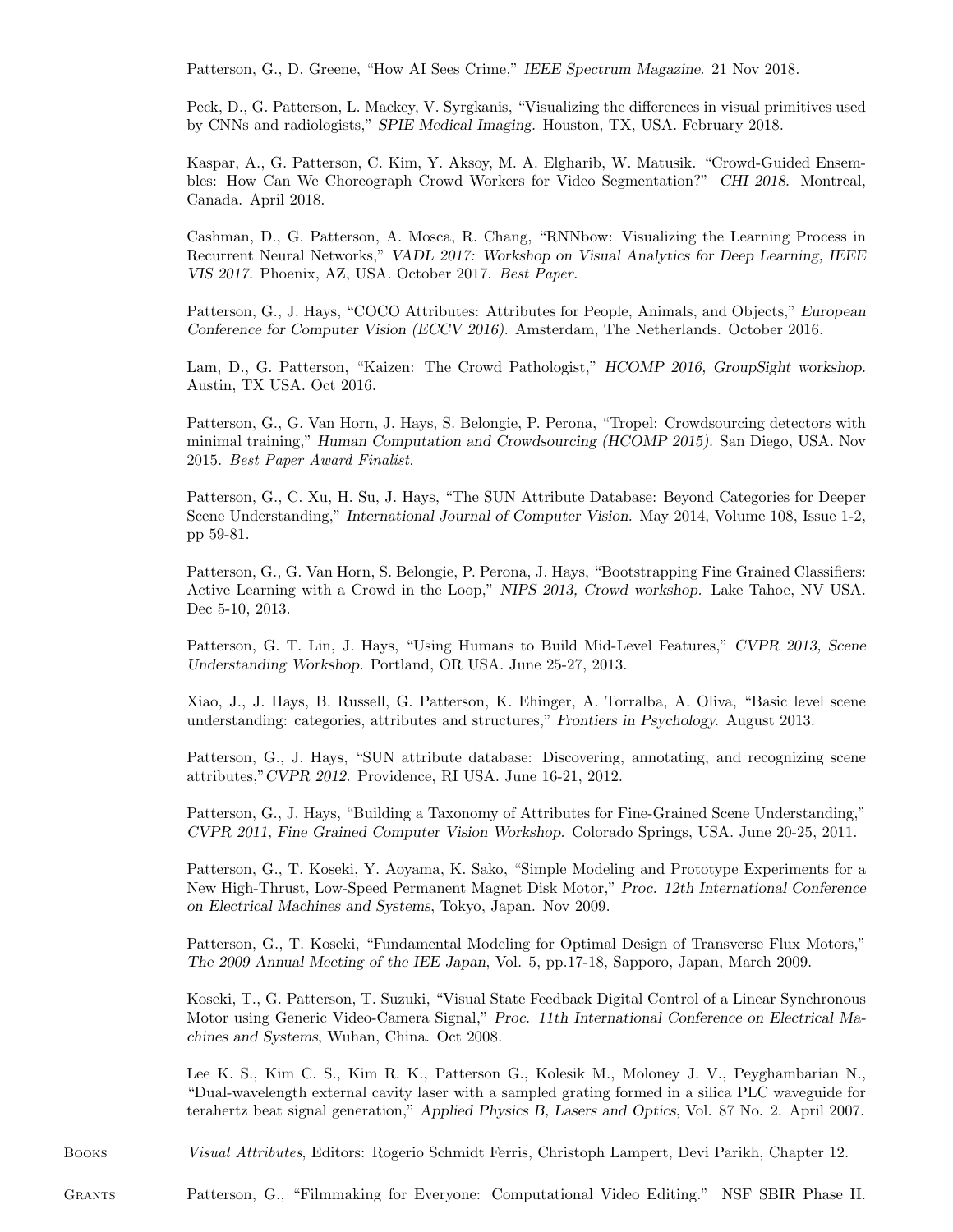\$750,000. March 2020 - Dec 2020.

|                                      | Patterson, G., "Filmmaking for Everyone: Computational Video Editing." NSF SBIR Phase I.<br>\$250,000. January 2018 - October 2018.       |  |  |
|--------------------------------------|-------------------------------------------------------------------------------------------------------------------------------------------|--|--|
| <b>TEACHING</b><br><b>EXPERIENCE</b> | Instructor, Learn ML to Impact Climate Change, NSERC Create LEADS Summer School May 21<br>and 25, 2021.                                   |  |  |
|                                      | https://ccai-course.github.io                                                                                                             |  |  |
|                                      | Instructor, Deep Learning for Computer Vision, Tufts University, COMP-150DL, Spring 2017.<br>https://comp150dl.github.io                  |  |  |
|                                      | Instructor, <i>Data-driven Computer Vision</i> , Brown University, CSCI 2951T, Spring 2016.<br>https://cs.brown.edu/courses/csci2951-t/   |  |  |
| PAST<br><b>EXPERIENCE</b>            | Clarifai, New York, New York, USA                                                                                                         |  |  |
|                                      | Early Employee<br>December 2013 - February 2014                                                                                           |  |  |
|                                      | Member of research and development team for new computer vision products.                                                                 |  |  |
|                                      | IBM Corporation, Tucson, Arizona, USA                                                                                                     |  |  |
|                                      | Software Developer<br>May $2005$ – September 2007                                                                                         |  |  |
|                                      | Developed graphical user interface and network statistics graphing software for IBM enterprise class<br>servers.                          |  |  |
| HONOURS AND<br><b>AWARDS</b>         | HCOMP 2015 Best Paper Award Finalist                                                                                                      |  |  |
|                                      | Finalist - Facebook Graduate Research Fellowship 2013                                                                                     |  |  |
|                                      | National Defense Science and Engineering Graduate Fellowship 2010-2013                                                                    |  |  |
|                                      | ICEMS 2009 Conference Award for Outstanding Paper and Technical Excellence                                                                |  |  |
|                                      | Japanese Ministry of Education Monbukagakusho Scholarship 2007 - 2009<br>University of Arizona President's Award for Excellence 2003-2007 |  |  |
|                                      | University of Arizona Provost Scholarship 2003 - 2007                                                                                     |  |  |
|                                      |                                                                                                                                           |  |  |
| COMMUNITY<br><b>ACTIVITIES</b>       | GroupSight Second Workshop on Human Computation for Image and Video Analysis HCOMP 2017,<br>workshop co-organizer                         |  |  |
|                                      | GroupSight Workshop on Human Computation for Image and Video Analysis HCOMP 2016, work-<br>shop co-organizer                              |  |  |
|                                      | COCO Challenge ICCV 2017, workshop co-organizer                                                                                           |  |  |
|                                      | MS COCO Challenge ECCV 2016, workshop co-organizer                                                                                        |  |  |
|                                      | MS COCO Challenge ICCV 2015, workshop co-organizer<br>IgniteCS Instructor Sping 2015 (Middle School introduction to programming course)   |  |  |
|                                      | Ivy Labs Instructor - Computer Science History 2014, 2015 (Summer program for international HS                                            |  |  |
|                                      | students at Brown University)                                                                                                             |  |  |
|                                      | Faculty Graduate Liaison, Department of Computer Science, Brown University Jan 2014-Jan 2015                                              |  |  |
|                                      | LDV Vision Summit 2014, 2015 Challenge Coordinator<br>GirlsGetMath 2014 (Brown University High school summer program) Instructor          |  |  |
|                                      | Summer@Brown 2012 (Brown University High school summer program) Guest Lecturer                                                            |  |  |
|                                      | Brown University Artemis Program 2012, 2014 Guest Lecturer                                                                                |  |  |
|                                      | MIT Splash Program 2010 Instructor, Topic: Trains in Japan                                                                                |  |  |
| <b>REFERENCES</b>                    | Available on request from:                                                                                                                |  |  |
|                                      | • Karina Bernacki (Chief of Staff, VSCO, Co-founder TRASH Inc.)                                                                           |  |  |
|                                      | • Hannah Donovan (Director of Product, VSCO, Co-founder TRASH Inc.)                                                                       |  |  |

- Professor James Hays (Georgia Tech)
- Dr. Adam Kalai (MSR NE)